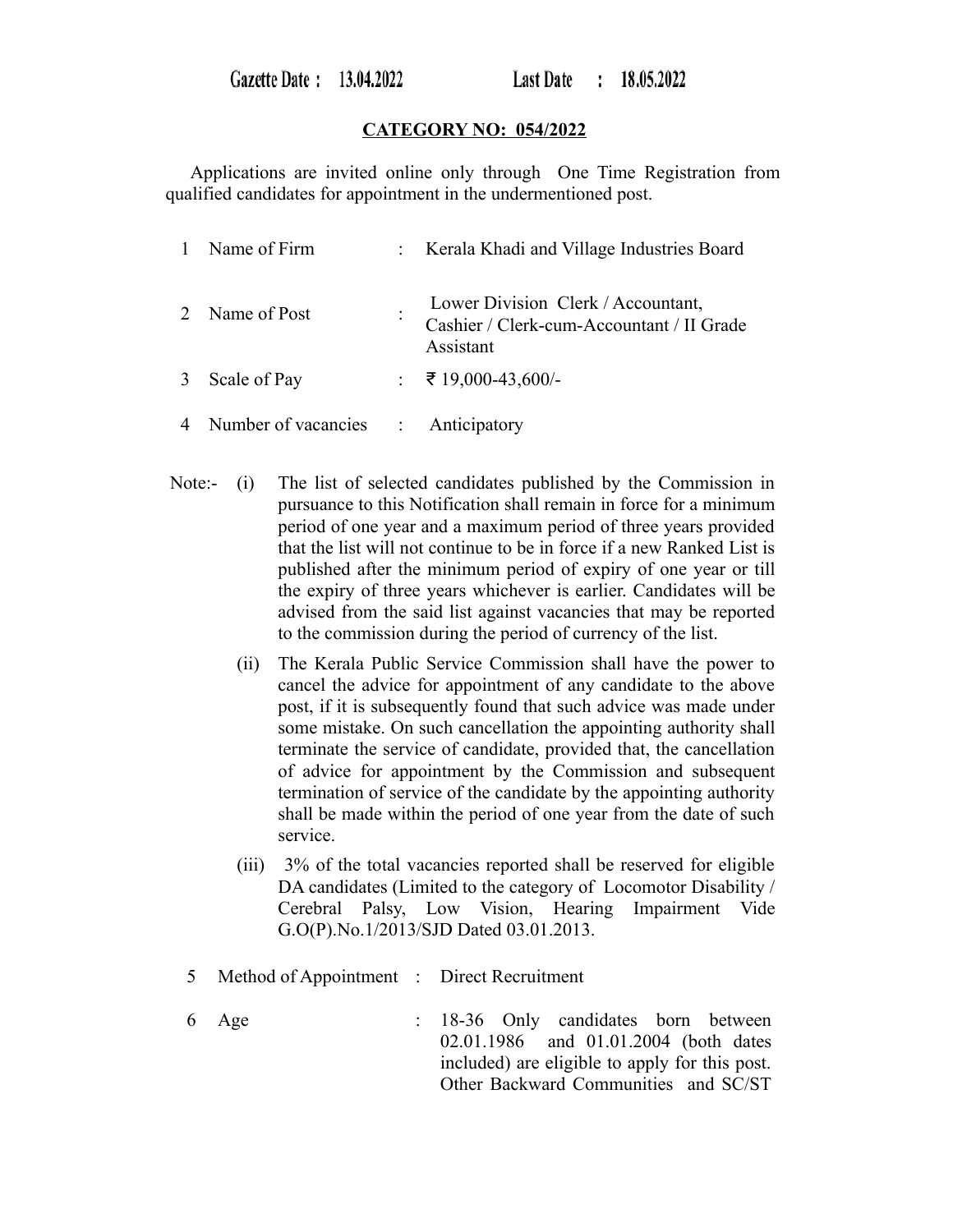candidates are eligible for usual age relaxation.

**Note:-** 

1) The provisional hands working in the above concern will be given age relaxation to the extent of their provisional service put in subject to a maximum of Five years from the upper age limit provided they were within the prescribed age limit on the date of their first appointment in the above concern. But the regular employees of the concern are not eligible for the above concession for further appointment. The provisional hands should obtain a certificate showing the period of their provisional service in the concern and shall produce the same as and when required by the Commission. It would also be clearly specified in the certificate that they were not working in the regular service of the concern.

 2) Typists in the Board possessing SSLC qualification are eligible to consider for the post of LD Clerk / Accountant, Cashier / Clerk-cum-Accountant / II Grade Assistant (direct recruitment) if they possess not less than 4 years of regular service on the date of application. The maximum age limit for such persons will be 40 years with usual relaxation of 3 years in the case of OBC and 5 years in the case of Scheduled Caste / Scheduled Tribe candidates.

(for other conditions regarding the age relaxations please see para 2(i),  $(ii)$ ,  $(iii)$ ,  $(iv)$ ,  $(vi)$ ,  $(vii)$  and  $(xii)$  of General conditions)

7. **Qualification**: SSLC or any other equivalent qualification.

- Note: (1) Rule 10(a)ii of Part II of KS&SSR is applicable.
	- (2) Candidates who claim equivalent qualification instead of qualification mentioned in the notification shall produce the relevant Government Order to prove the equivalency at the time of verification, then only such qualification shall be treated as equivalent to the prescribed qualification concerned.
	- (3) In the case of difference in original caste / community claimed in the application and that entered in the SSLC book, the candidates shall produce a Gazette Notification in this regard, along with Non Creamy Layer Certificate / Community Certificate at the time of certificate verification.
	- (4) Appropriate disciplinary action as per KPSC Rules of Procedure 1976 Rule 22, shall be initiated against those candidates who submit applications with bogus claims of qualification and submit confirmation for writing the examination, irrespective of whether they are present or absent for the examination.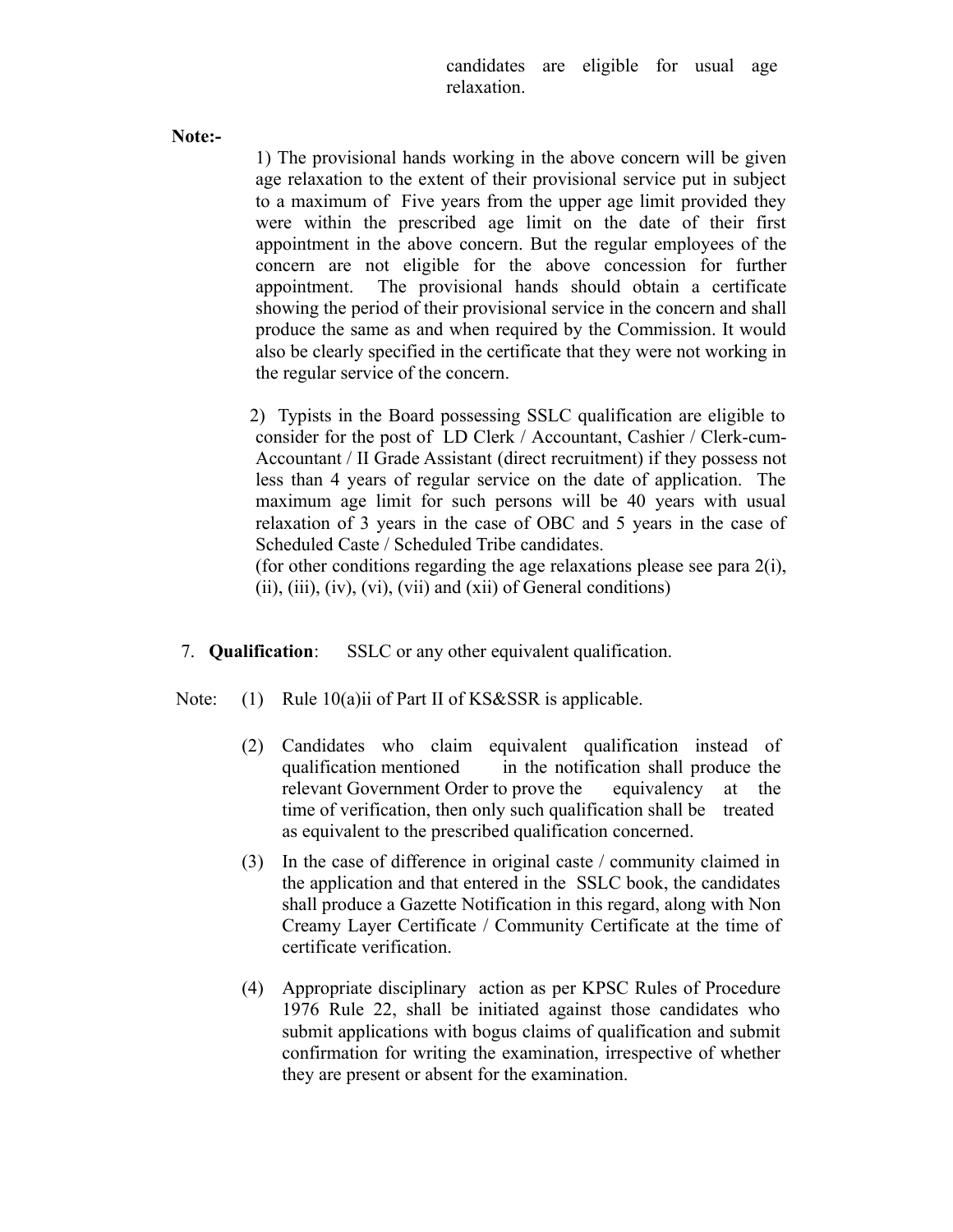## 8 **Mode of Submitting Application**

- (a) Candidates must register as per ONE TIME REGISTRATION with the official Website of Kerala Public Service Commission **www.keralapsc.gov.in** before applying for the post. Candidates who have registered can apply by logging in to their profile using their User-ID and Password. Candidates must click on the **'Apply Now'** button of the respective posts in the Notification Link to apply for a post. The Photograph uploaded should be taken after 31.12.2012. Candidates who are newly creating their profile should upload a photograph taken within 6 months. Name of the candidate and the date of photograph taken should be printed legibly at the bottom portion. The photograph once uploaded meeting all requirements shall be valid for 10 years from the date of uploading. There is no change in other instructions regarding the uploading of photographs. No application fee is required. Candidates are responsible for the correctness of the personal information and secrecy of password. Before the final submission of the application on the profile candidates must ensure correctness of the information in their profile. They must quote the User-ID for further communication with the Commission. Application submitted is provisional and cannot be deleted or altered after submission. **Candidates are advised to keep a printout or soft copy of the online application for future reference. Candidates can take the printout of the application by clicking on the link 'My applications' in their profile. All correspondences with the Commission, regarding the application should be accompanied with the print out of the application.** The application will be summarily rejected if non-compliance with the notification is found in due course of processing. Original documents to prove qualification, experience, age, Community etc. have to be produced as and when called for.
- (b) Candidates who have Aadhaar Card should add Aadhaar Card as ID proof in their profiles.
	- 9 If Written/OMR/Online Test is conducted as part of this selection candidates shall submit a confirmation for writing the examination through their One Time Registration profiles. Such candidates alone can generate and download the Admission Tickets in the last 15 days till the date of Test. The application of candidates who do not submit confirmation within the stipulated period, will be rejected absolutely. The periods regarding the submission of confirmation and the availability of admission tickets will be published in the examination calendar itself. Information in this regard will given to the candidates in their respective profiles and in the mobile phone number registered in it.
- 10 Last date of receipt of applications: **18.05.2022** Wednesday upto